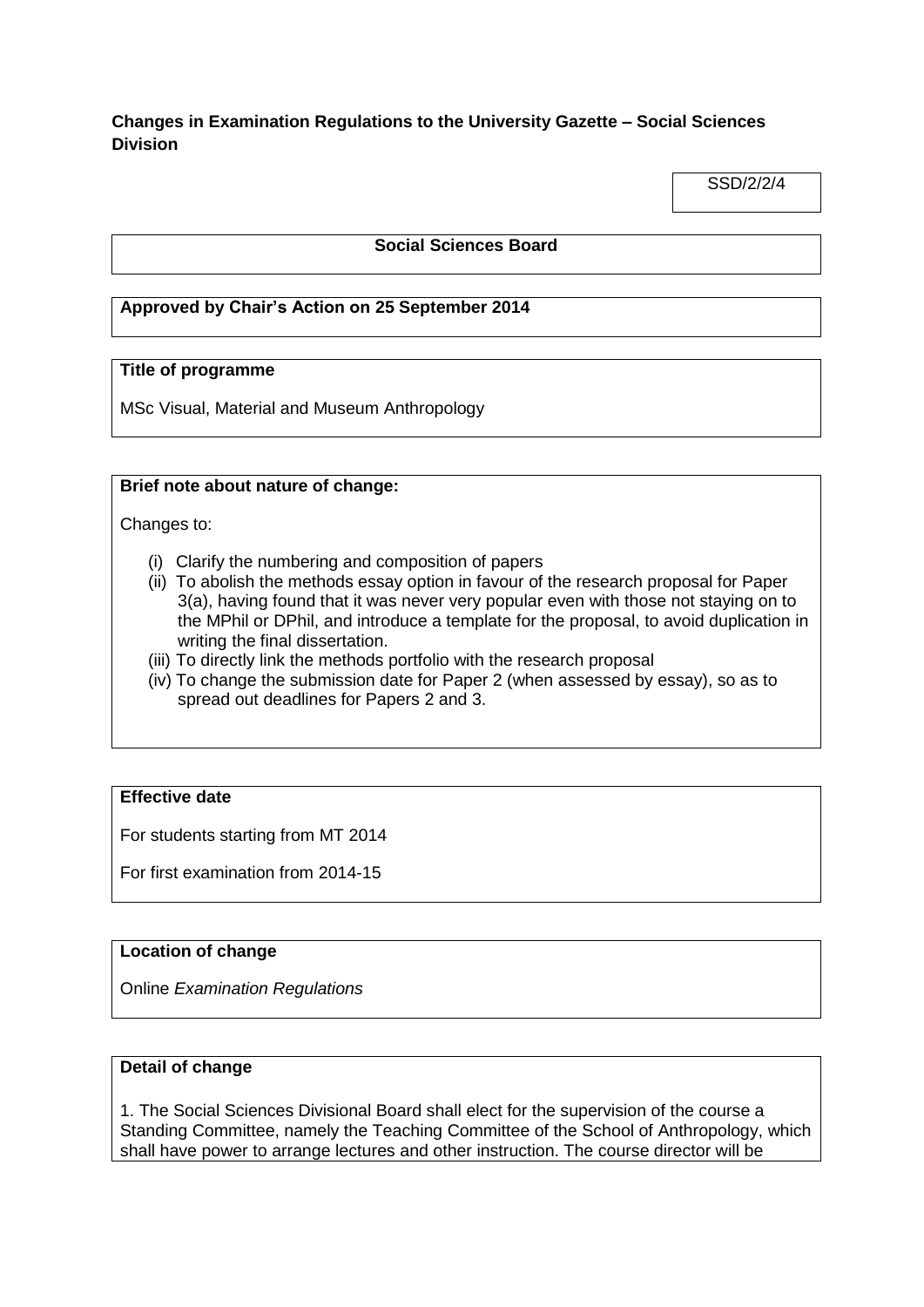responsible to that committee.

2. Candidates must follow a course of instruction in Visual, Material and Museum Anthropology for at least three terms, and will, when entering for the examination, be required to produce a certificate from their supervisor to this effect.

3. Four papers will be taken to constitute Part I of the degree, as follows. Paper 1 will be examined by coursework essay; Paper 2 will be examined either by coursework essay or one three-hour paper; Paper 3 will be examined by a portfolio of coursework notes and a research proposal; Paper 4 will be examined by one three-hour paper. The dissertation will be taken to constitute Part II of the degree. A candidate who fails any of the component parts of the examination may re-take or re-submit that part of the examination on one occasion only. At the close of the written examinations, the examiners will publish a list of those who have satisfied them in Part I.

34. Candidates will be required to submit three copies of written work, required for Papers 21 and 3 comprising an essay for Paper 21 and a portfolio of coursework notes and a research proposal for Paper 3; to present themselves for a written examination for Papers 12 and 4 (where relevant), and to submit three copies of a dissertation in prescribed form on an approved topic as defined below.

45. The assessed written work will consist of:

(i) one essay of no more than 5,000 words for Paper  $21$  on the syllabus described in the Schedule; for Paper 21 a list of essay titles will be announced no later than Monday of the fourth week of Michaelmas Term. Three typewritten copies of the essay, together with three copies of any associated non-print materials, must be delivered not later than noon of the Tuesday of the first week of Hilary Term to the Chair of the Examiners, M.Sc. in Visual, Material, and Museum Anthropology, c/o Examination Schools, High Street, Oxford. Nonprint materials shall not constitute more than fifteen minutes of viewing/reading time in the case of video or multimedia submissions.

(ii) an outline proposal for the MSc dissertation research of no more than 2,500 words for Paper 3(a) on the syllabus described in the Schedule. a research proposal relating to the subject of the candidate's intended doctoral research or a general essay on visual, material, or museological anthropological methods and/or ethnographic museological methods for doctoral research of no more than 2,500 words for Paper 3(a) on the syllabus described in the Schedule. A template will be provided for the proposal by Friday of 8 week of Hilary Term. Three typewritten copies of the research proposal or essay, together with three copies of any associated non-print materials, must be delivered not later than noon of the Tuesday of the fifth week of Trinity Term to the Chair of the Examiners, M.Sc. in Visual, Material, and Museum Anthropology, c/o Examination Schools, High Street, Oxford. Nonprint materials shall not constitute more than fifteen minutes of viewing/reading time in the case of video or multimedia submissions.

(iii) for Paper 3(b) Methods Portfolio: reports (including notes) on trials of three visual and material anthropological methods and/or ethnographic museological methods relevant to the research proposed in paper 3(a). Word limit: 2,500 words.a portfolio of notes and written exercises of no more than 2,500 words relating to visual and material anthropological methods and/or ethnographic museological methods. The portfolio must be delivered not later than noon on the Tuesday of the fifth week of Trinity Term to the Chair of Examiners, M.Sc. in Visual, Material, and Museum Anthropology, c/o Examination Schools, High Street, Oxford. Non-print materials shall not constitute more than fifteen minutes of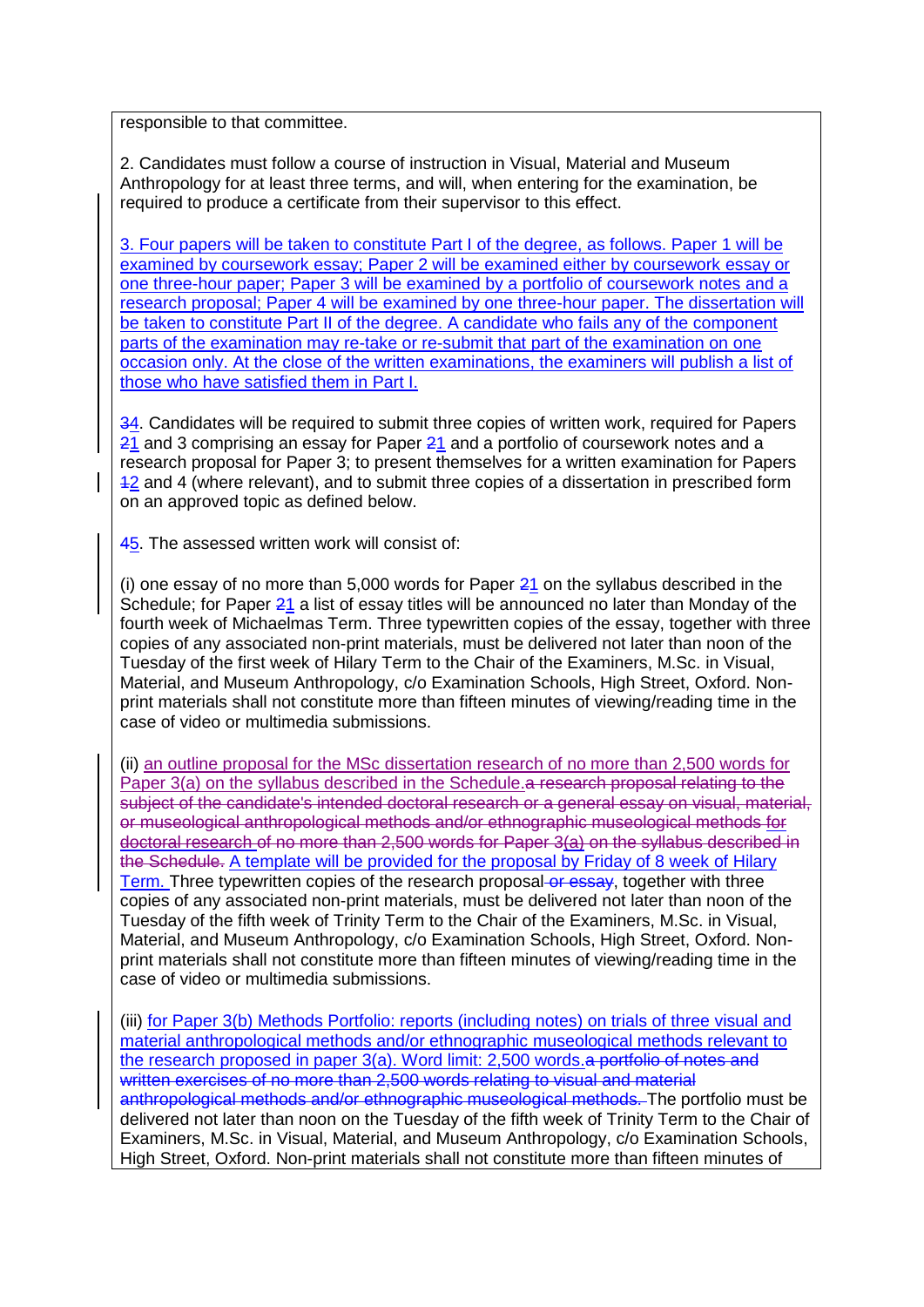viewing/reading time in the case of video or multimedia submissions.

(iv) a dissertation of no more than 10,000 words, on a subject selected in consultation with the supervisor and approved by the Chair of Examiners. The proposed title of the dissertation together with a paragraph describing its scope and the supervisor's written endorsement, must be submitted to the Chair of Examiners by Tuesday of the second week of Trinity Term. Three typewritten copies of the dissertation, together with three copies of any associated non-print materials, must be delivered not later than noon of the last Wednesday in August in the year in which the examination is taken to the Chair of the Examiners, M.Sc. in Visual, Material, and Museum Anthropology, c/o Examination Schools, High Street, Oxford. The dissertation shall be provided with an abstract of up to 250 words, to be placed immediately after the title page. The word count shall be stated on the outside front cover of the thesis. Non-print materials shall not constitute more than fifteen minutes of viewing/reading time in the case of video or multimedia submissions.

56. The written examination will consist of one three-hour paper for Paper 14 (Fundamental Concepts in Visual, Material and Museum Anthropology) and one three-hour paper for Paper 4 on the syllabus described in the Schedule. Paper 2 (option) may be assessed either by one three-hour paper or by coursework essay. For those doing Paper 2 assessed by coursework essay, three copies of the essay, together with three copies of any associated non-print materials, must be delivered not later than noon of Tuesday of the 2 week of Trinity Term to the Chair of Examiners, M.Sc. in Visual, Material, and Museum Anthropology, c/o Examination Schools, High Street, Oxford.

67. There will be no oral examination.

78. The examiners may award a distinction for excellence in the whole examination.

8. A candidate who fails any of the component parts of the examination may re-take or resubmit that part of the examination on one occasion only. The four papers will be taken to constitute Part I of the degree and the dissertation to constitute Part II. At the close of the written examinations, the examiners will publish a list of those who have satisfied them in Part L

99. In order to pass the degree, a student must pass all its assessed components. Where one or more components are failed, the student will be given the opportunity to re-sit or resubmit them once, as the case may be. Any subsequent award of the degree on successful completion of all the assessed components may be delayed by up to three terms, i.e. until the Examination Board next meets.

# **Schedule**

Every candidate will be required to satisfy the examiners in four papers as follows, and a dissertation:

1. *Fundamental Concepts in Visual, Material, and Museum Anthropology* This paper focuses on anthropology's distinctive contribution to understanding social and cultural form and process, and the role of human creativity within them, with particular reference to artefacts of material and visual culture, and to the collection, display, production, circulation and consumption of such artefacts. Attention will be paid to the subject's history and its place within broader concerns of politics, colonialism, and culture; issues of power and identity in relation to visual, material and museum anthropology; the formation of museum collections and visual archives; and also to the place of the socio-cultural in constituting such 'natural' phenomena as ecology, landscape, and population. The scope of this paper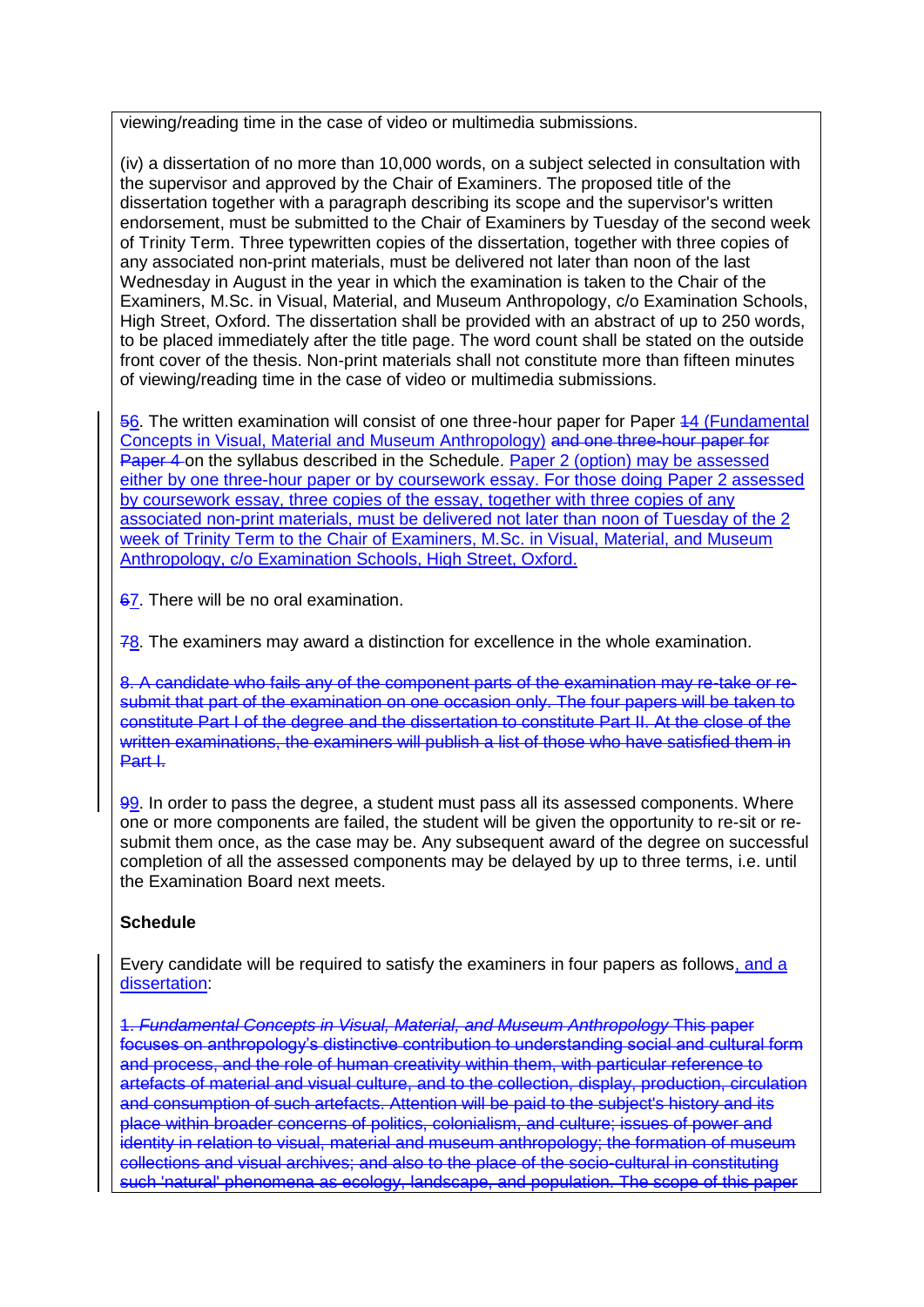includes the following topics: the history and development of anthropological photography and object analysis, of documentary and ethnographic film, and of visual display in and beyond museums; an introduction to film and photographic theory, to material culture theory and to anthropological theories of representation, exchange and consumption; the Colonial archive and Colonial documentary practices; the ethnography of film, photography and other visual representational practices.

21. *Contemporary themes in Visual, Material, and Museum Anthropology* Topics central to this paper include: the changing roles and meanings of artefacts over time; the legacies of anthropology's history in the present – with special reference to museums and material culture; issues of representation, politics and power; theoretical and methodological shifts in the analysis of material culture, museums and display; fieldwork, collecting, archival processes and other methodologies central to the production of anthropological knowledge. Case studies may focus on topics such as; visual culture (including photography, the internet, art and aesthetics); music and performance; museum ethics and relationships with 'source communities'; landscape and the built environment; religion, identity, and material culture; dress and body modification; mass production and trade; debates concerning tradition, modernity and authenticity; transnational cultural flows; the wider issues of crosscultural investigation; phenomenological, semiotic and post-structuralist approaches to visual media and material culture; time, memory and perception; film and photographs as material culture; social uses and local practices of visual media use, including indigenous media and indigenous curation; professional visual media production; visual media and contemporary arts practices; image ethics; digital media practice; audience response and reception theory; art, performance and display; detailed study of the work of one or more contemporary ethnographic filmmaker, artist, or photographer. *[Note: some topics may vary slightly from year to year]*.

3. *Research Methods in Visual, and Material Anthropology and Museum Ethnography* The scope of this paper includes: fieldwork and data collection methods, visual and non-visual, including photo-, object- and film/video-elicitation; qualitative and quantitative techniques; cultural property and indigenous rights; preparing research proposals; museum display and design; ethical problems; curating exhibitions, artefacts and photographs; working with artists, curators, 'culture brokers' and 'source communities'; elementary still photographic, video and digital multimedia production; exhibition design, analysis and presentation techniques.

4. 2. *Option paper* Candidates must select one option paper from those taught each year for M.Sc. candidates at the Institute of Social and Cultural Anthropology. Titles of options will be made known at the beginning of each academic year and candidates may select their option from any of Lists A, B or C.

3. *Research Methods in Visual, and Material Anthropology and Museum Ethnography* This paper focuses on visual, material, or museum-related anthropological theory and methods. The scope of this paper includes: fieldwork and data collection methods, visual and nonvisual, including photo-, object- and film/video-elicitation; qualitative and quantitative techniques; cultural property and indigenous rights; preparing research proposals; museum display and design; ethical problems; curating exhibitions, artefacts and photographs; working with artists, curators, 'culture brokers' and 'source communities'; elementary still photographic, video and digital multimedia production; exhibition design, analysis and presentation techniques.

4. *Fundamental Concepts in Visual, Material, and Museum Anthropology* This paper focuses on anthropology's distinctive contribution to understanding social and cultural form and process, and the role of human creativity within them, with particular reference to